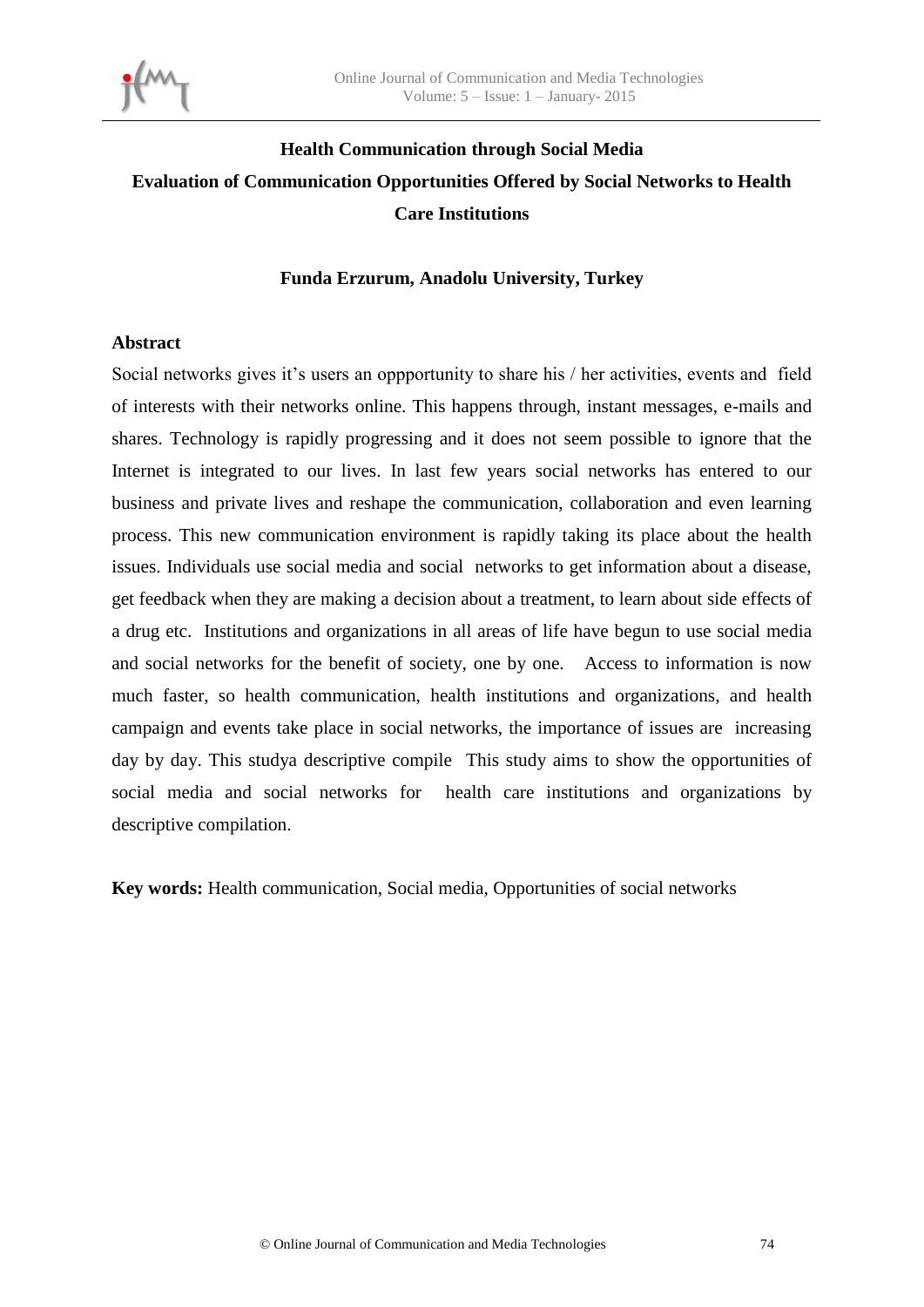

# **Introduction**

Social media can be defined as an online service, platform or area where social communication and/or social relationships can be established and people share user generated content. Social networks offer their users an opportunity to share their ideas, activities, events, and interests online within their networks. They realize this through instant messages, e-mails, and posts. People in social networks usually prepare a profile page containing their personal information for colleagues, school friends, classmates, acquaintances and new friends and then publish it. Communication is becoming more and more digital and a part of the digital world (Erzurum and Tiryakioğlu, 2012: 495-500). One cannot ignore the ever accelerating progress of technology and its integration into the whole of our lives. Social networks, which have entered into our professional and personal lives at a great pace, have been rapidly, albeit erratically, entering the health care sector, too.

We live in an age of information in which the amount of information stored all over the world is doubled almost every 18 months. Now, by means of emerging technologies, this information can be exchanged within seconds. In new communication channels such as Facebook, Twitter, LinkedIn, Friendfeed, Wikipedia, Google+, and Pinterest, content is created by users. They transform all spheres of our lives and introduce a new dimension. The diversity of the content offered has increased and the channels have multiplied. In anticipation of these days, Alvin Toffler made the following definition in 1970 in his book "The Third Wave";

"Before the advent of mass media, a First Wave child growing up in a slowly changing village built his or her model of reality out of images received from a tiny handful of sources—the teacher, the priest, the chief or official and, above all, the family. As psychologist-futurist Herbert Gerrjuoy has noted: "There was no television or radio in the home to give the child a chance to meet many different kinds of strangers from many different walks of life and even from different countries." . . . The Second Wave multiplied the number of channels from which the individual drew his or her picture of reality. The child no longer received imagery from nature or people alone but from newspapers, mass magazines, radio and, later on, from television… Throughout the Second Wave era the mass media grew more and more powerful. Today a startling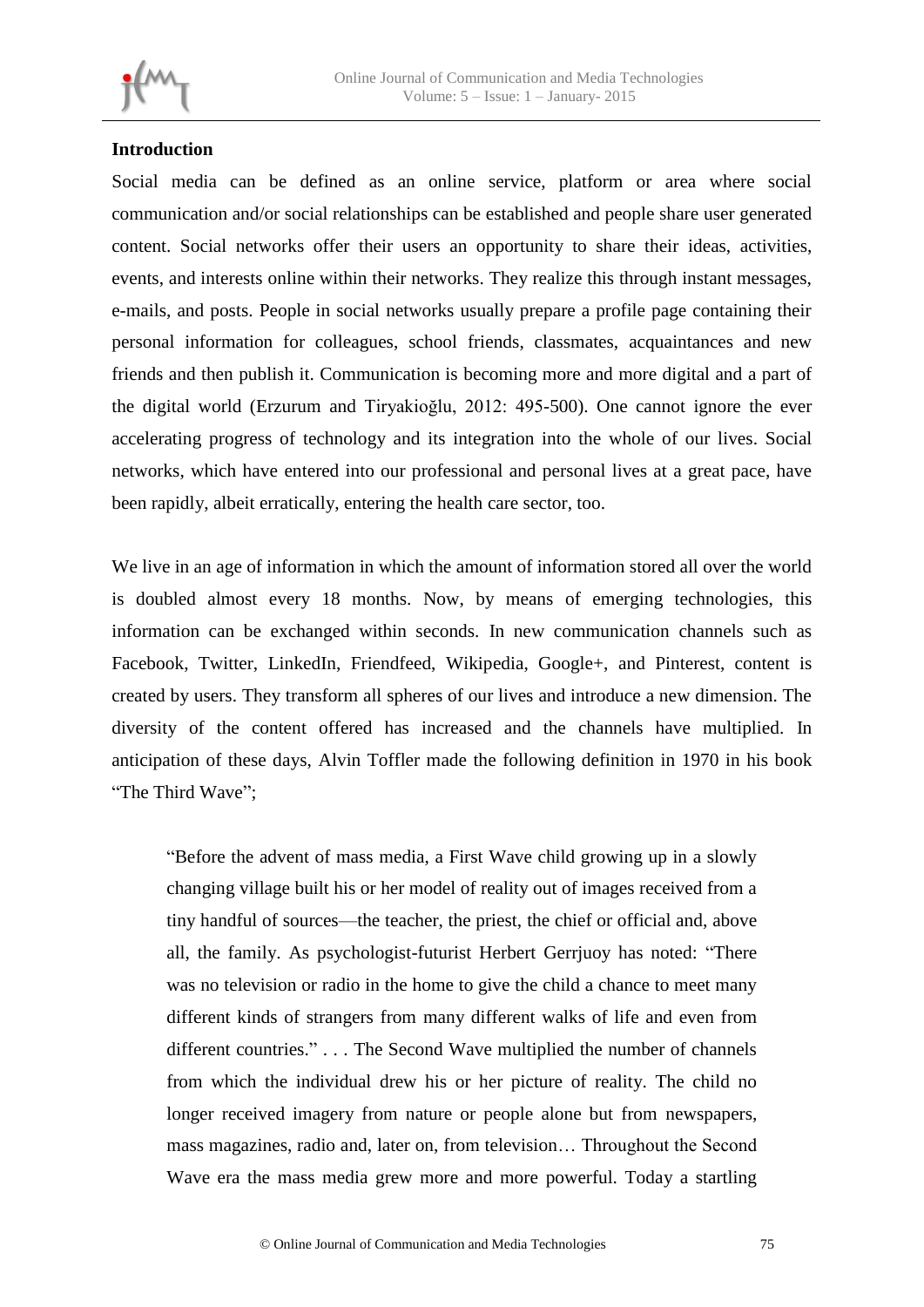

change is taking place. As the Third Wave thunders in, the mass media, far from expanding their influence, are suddenly being forced to share it. They are being beaten back on many fronts at once by what I call the 'de-massified media' (Toffler, 2008, 199-201)."

While socializing is regarded as a process of learning and participation in human communities, the places for socialization where this process takes place have changed and diversified over time. After the 20th Century, when the importance of mass communication increased, socializing has now become a process in which learning and participation no longer require coming together in a physical environment.The power of the media growing until the last decades of the last century indicates the effectiveness of the mass media. From this perspective,the mass media seems to have an undeniable power in terms of creating public opinion. According to Laswell, who addressed the functions of the mass media for the first time, the mass media have functions such as surveillance, manipulation and socialization. Charles Wright added entertainment to these functions of the mass media (Dilmen and Öğüt, 2010: 238 in Aziz, 1982). Entertainment function has gained a new meaning in social networks. A new environment has emerged for users to socialize through social networks. Users who interact with each other on social networks do not only by share personal information and visual materials about themselves but they also get into a different sense of communication and togetherness by means of games peculiar to those social networks (e.g. Farmville, etc.). People who do not live in the same city in real life can be next door neighbors, live in farms next to each other and even trade their virtual products in these environments. As one of the enjoyable activities of the modern times, social networks contribute to socialization and participation by offering their users the component of entertainment (Dilmen and Öğüt, 2010: 238 in Cattanach, 1993).

Castells (2005:499 - 500) argues that the main feature of the new communication system based on the digitized and networked integrity of means of mass communication is that it covers and transmits all cultural expressions. Due to the presence of this system, all kinds of messageswork in a dual mode in the new community: existence/non-existence in the multimedia–communication system. The new communication system has profoundly changed space and time and the basic dimensions of human life. Localities nowbreak away from their cultural, historical, and geographical meanings, and they are recombined as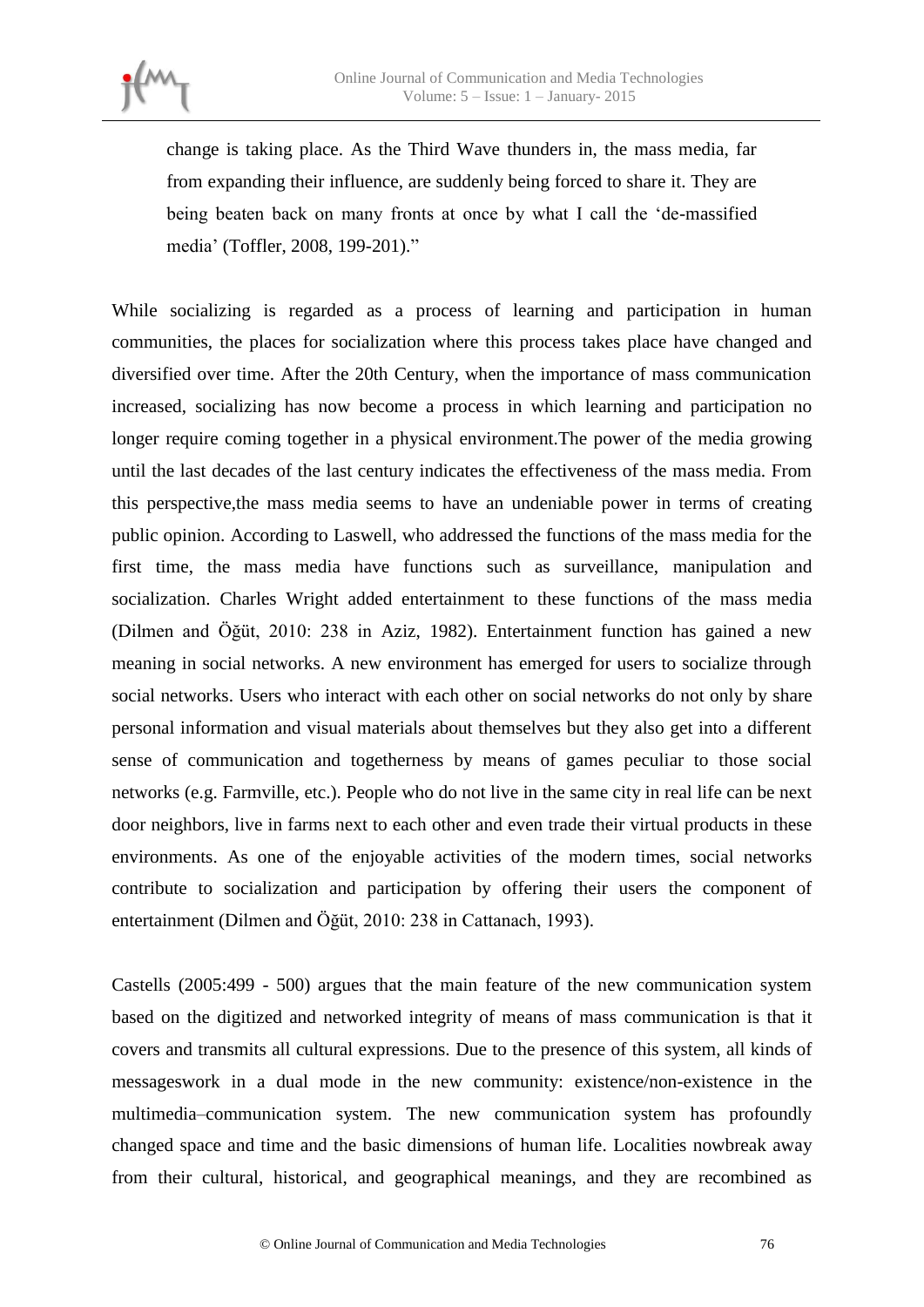functional networks or image collages. Thus, the space of places is replaced by a space of flows. In the light of this, considering the new communication system of the new community, the use of social networks can be seen as an opportunity for health care institutions and organizations.

As the most popular social network online, Facebook has about one billion active users as of October 2012. A total of 584 million users log in daily and 604 million users are connected to Facebook with mobile devices (http://newsroom.fb.com/Key-Facts). What is considered to be the most important reason for the extraordinary growth of social networks is the concept of "the network effect". This shows that a social network grows slowly at the beginning but bursts after a certain point. In other words, the number of users rises slowly at first when a social network website goes public, but this number is rapidly folded after a certain point. LinkedIn CEO Jeff Weiner announced that it took the company 16 months to reach their first one million members but another one million new members signed up in only 11 days and today they have more than 200 million members (Kayabalı,http://www.ptms.com.tr/ptms/article/81/, 23.01.2013, 16:39). Today, social networks are considered to be only the beginning of the global connection that can diffuse ideas and innovations around the world faster than ever before. The greatest achievement of these networks is the fact that they have succeeded to transform themselves into the perfect means of mass communication. Getting widespread and relatively cheaper, the Internet allows people to spend some part of their time in the virtual space. This is best reflected by the presence of thousands of fast-growing social networks over the last years. Today, millions of users sign in to social networks and take part in interactions (Topraket al.; 2009:57).

A report conducted by the Turkish Statistical Institute in April 2012, Information and Communication Technology (ICT) Usage Survey on Households and Individuals, revealed that 47.2% of households in Turkey have access to the Internet at home (http://www.tuik.gov.tr/PreHaberBultenleri.do?id=10880). According to a survey by EIAA Mediascope Europe, the social networking usage percentage of the Turkish internet users who spend approximately 10 hours a week is 38%. That is, Turkish internet users spend almost four hours a week on social networks. According to ComScore April 2010 data, there are currently 21.3 million internet users in Turkey and Turkish users spend more than a total of 80 million hours each week on social media[\(http://x.p-](http://x.p-tms.com/cms/front_content.php?idcat=285)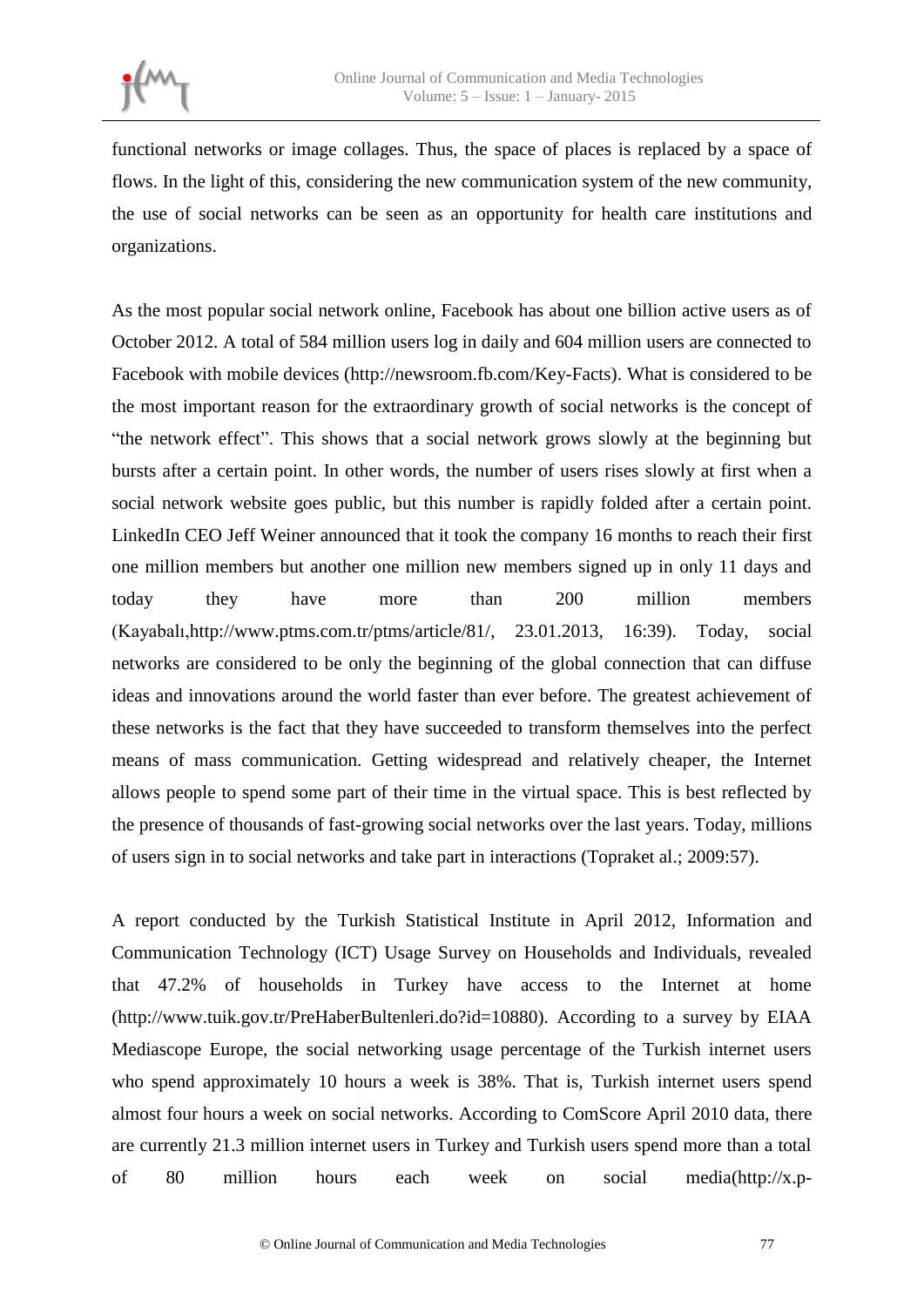

[tms.com/cms/front\\_content.php?idcat=285\)](http://x.p-tms.com/cms/front_content.php?idcat=285). On the other hand, this is not the case only with Turkey. These figures, high usage durations and amounts are similar in other countries around the world. For example, the United States spent 230.060 years on social media sites in July 2012 alone according to a social media report. (Popkins, 2012: [http://www.cnbc.com/id/100275798/We\\_Spent\\_230060\\_Years\\_on\\_Social\\_Media\\_in\\_One\\_](http://www.cnbc.com/id/100275798/We_Spent_230060_Years_on_Social_Media_in_One_Month) [Month\)](http://www.cnbc.com/id/100275798/We_Spent_230060_Years_on_Social_Media_in_One_Month). Users of these networks are seen as active members of a participatory culture. A participatory culture is defined as a type of culture with a kind of informal counseling where a more unobstructed artistic expression, voluntary participation, creativity, and a strong support for sharing exist and experienced members transmit their knowledge and experience to newcomers (Jenkins, 2009 inAcun, 2009: http://www.kaynakca.info/eser\_dosya/4\_katilimkulturu.pdf).

Social media differs from traditional media. While traditional media usually needs particular sources to disseminate information, it is relatively inexpensive for social media to access or publish information and its access tools are available to everyone. The user is now defined as the prosumer, who both produces and consumes content in an interactive process. A feature both social media and traditional media have in common is their ability to reach small or large audiences; any content may not reach anyone orit can reach millions of people. The qualities to be used to identify the differences between social media and traditional media may vary depending on the methods used. Some of these features can be listed as follows (Akar, 2011:18):

- 1. **Participation:** Both traditional media and social media technologies allow everyone to gain access to a general audience. The distance between traditional media and the viewer / reader / audience has been eliminated in social media. Once produced, content cannot be changed in traditional media after its publication. In social media, however, it can be changed instantly by means of comments or editing. Social media encourages everyone involved to provide feedback.
- 2. **Openness:** Social media supports all kinds of sharing such as communication, making comments, information-sharing, and expression of thoughts. It tries to remove any barriers to accessing and using content. Content is usually produced for traditional media by private companies and governments whereas tools of social media can be used by anyone with little or no cost in general.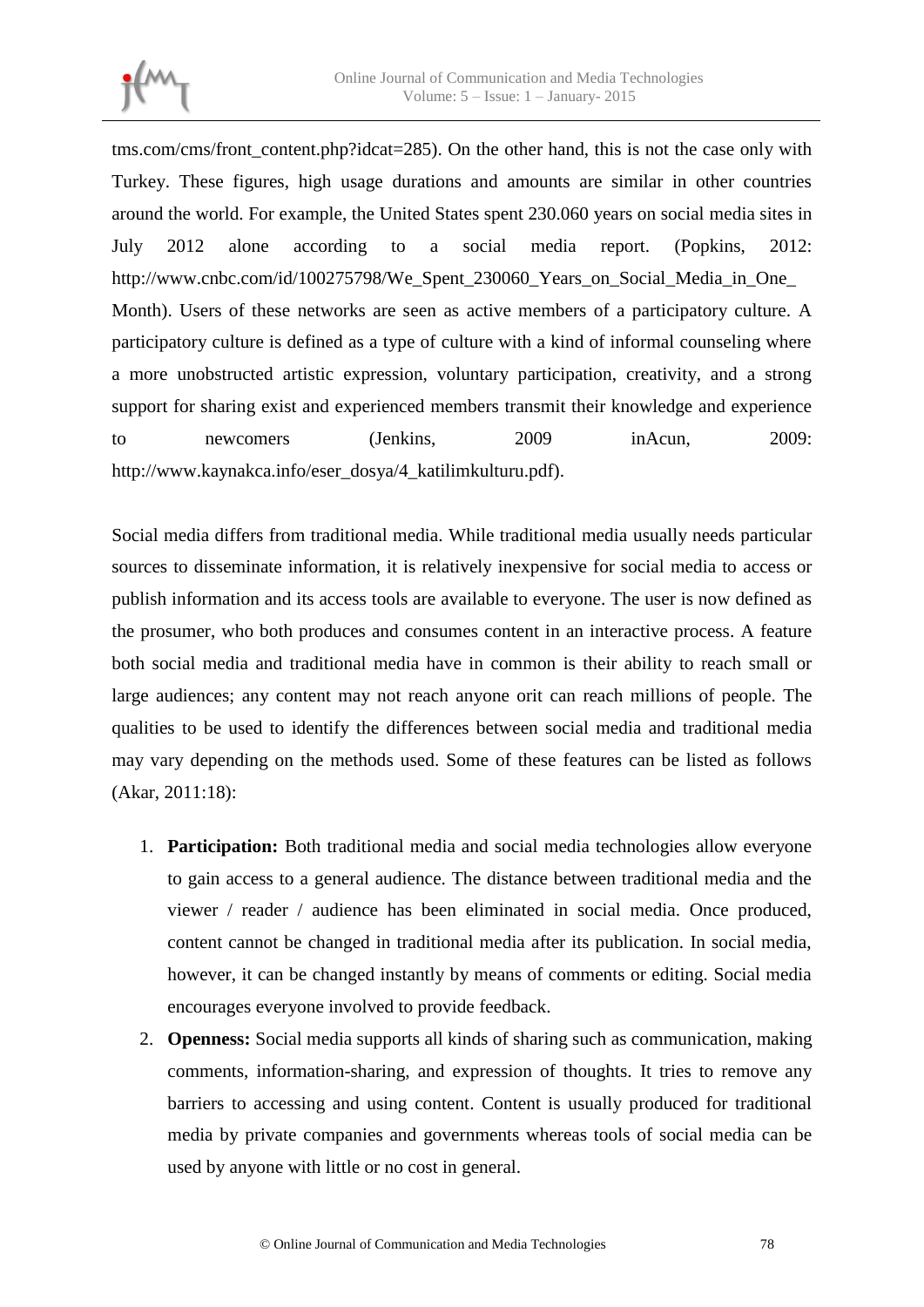

- 3. **Conversation:** The essence of social media is to socialize, to communicate. Traditional media, on the other hand, is interested in broadcasting, publishing. Traditional media production requires specialization and training. This is not the case with social media or the required skills are completely changed and new in some cases and everyone can contribute to content production.
- 4. **Community:** Social media encourages individuals involved to organize, form communities and effectively communicate about a topic quickly.
- 5. **Connectedness:** Social media is connected and it provides links for other sites, sources, and people.

The following are the platforms that are considered as examples of the current social media, but it should be kept in mind that these platforms can multiply and diversify depending on future developments:

**Social Network Sites:** By means of these networks people prepare their personal profile pages, contact their friends and share ideas and contents. The social networks with highest number of users are MySpace, Facebook and Bebo.

**Blogs:** Blogs are probably the most well-known form of social media. They can be described as online diaries.

Wikis: These websites are used as a means for sharing the information, documents and data users have about a subject with others. In this form of social media, every user acts as both a source and a receiver. The most well-known example of wikis is Wikipedia.

**Podcasts:** They are a type of social media that distributes particularly audio or video files to users based on a subscribing feature. The most well-known example is Apple iTunes.

**Forums:** They are online discussion platforms and are characterized by members' discussion on a particular topic and/or interest. Forums can be seen as a preparation period for social media.

**Content Communities:** They are communities where a certain type of content is shared. The most popular content communities are YouTube (video), Vimeo (video), Instagram (photograph) andFlickr (photograph).

**Microblogging Sites:** They can define as a platform combining the characteristics of both social network sites and blogs at a small scale. They allow users to write brief and limited messages and encourage updating. Updating and sharing is done online and with mobile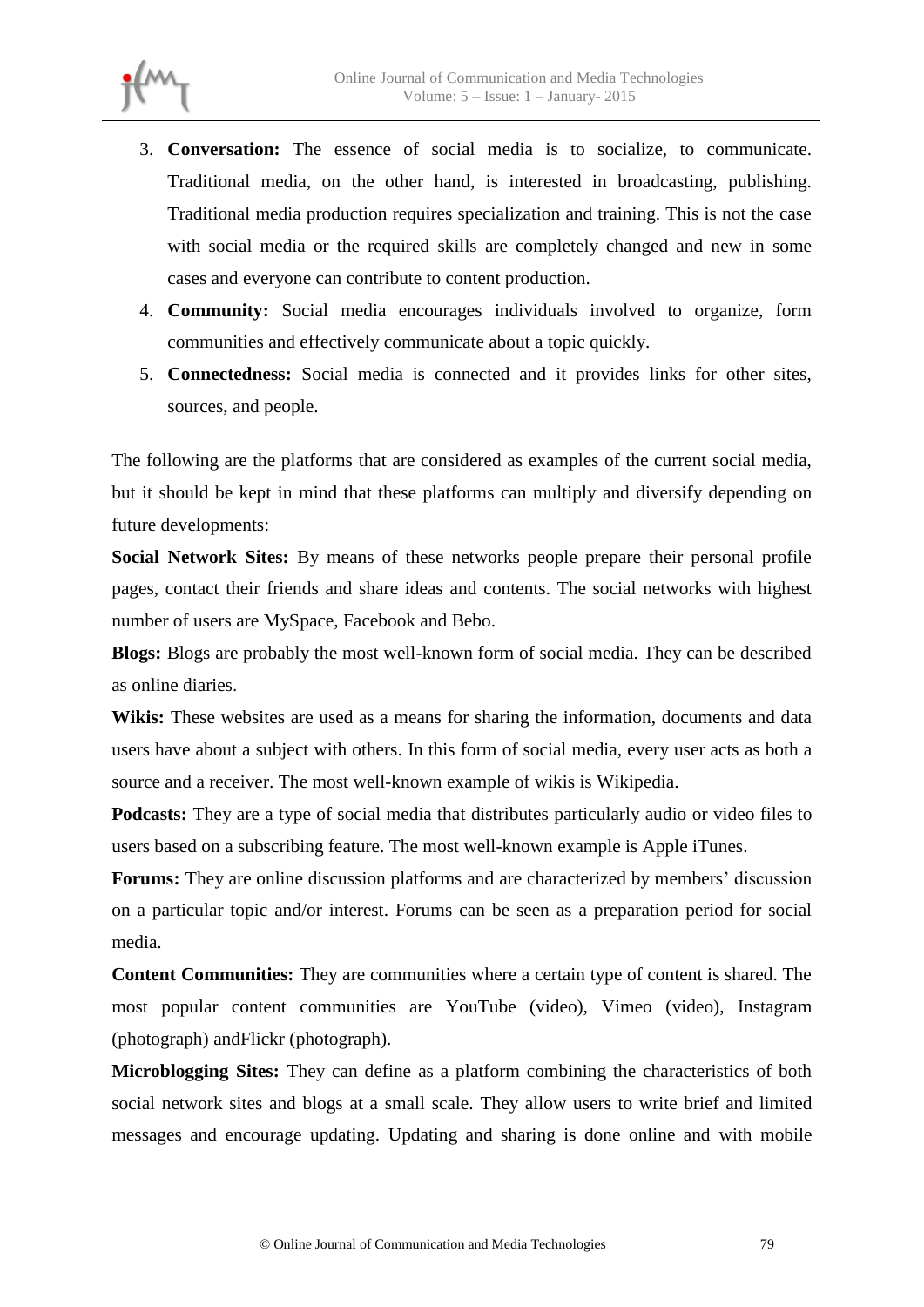

devices. The most popular microblogging service is Twitter [\(http://www.web](http://www.web-strategist.com/blog/2009/04/27/future-of-the-social-web/)[strategist.com/blog/2009/04/27/future-of-the-social-web/](http://www.web-strategist.com/blog/2009/04/27/future-of-the-social-web/) 24.12.2010 in Erzurum, 2011: 32).

According Jeremiah Owyang, former analyst for Forrester and the author of the blog Web Strategy [\(http://www.web-strategist.com/blog/2009/04/27/future-of-the-social-web/,](http://www.web-strategist.com/blog/2009/04/27/future-of-the-social-web/) 24.12.2010), the future of social media will go through five distinct eras:

- **1. Social Relationships:** The era when people connect to others and share
- **2. Social Functionality:** The era whensocial networks become like operating system
- **3. Social Colonization:** The era when every experience can now be social
- **4. Social Context:** The era of personalized and accurate content
- **5. Social Commerce:** The era when communities define future products and services

Owyang argues that these waves do not come after another, but they overlap each other. People have entered the era of social relationships and have started to witness its development. At the same time, people have also entered the era of social functionality, but they haven't started to use it actively yet. It is possible to suggest that, in a sense, people also have taken the first steps in the era of social colonization with the development of applications like Facebook connect. The era of social context does not seem far away, too.

As mentioned above, according to Alvin Toffler's (2008:16-17) three-wave theory, the first wave included the agrarian society 10.000 years ago and took a very long period. The second wave included the industrial society 300 years ago. The third wave included the information society which began in the digital era. Speed was not very important in the first wave. In the second wave, pace mattered, but the third wave isreally fast, even beyond speed. These three waves are the major breakthroughs with their own stages. Because the third wave is beyond speed, its own developmental stages take place at a fast pace. These breakthroughs are determined by factors such as macro-economic and sociological balances that determine inventions and diffusion of innovations in society. For example, one of these factors is the millennium. 1994, which is the year considered as the start of the Millennium Generation overlaps with the period when the Internet started to be used, which is a major breakthrough. A population in the same generation consists of all the individuals who areborn and liveapproximately at the same time and share the conditions, history, social events, problems,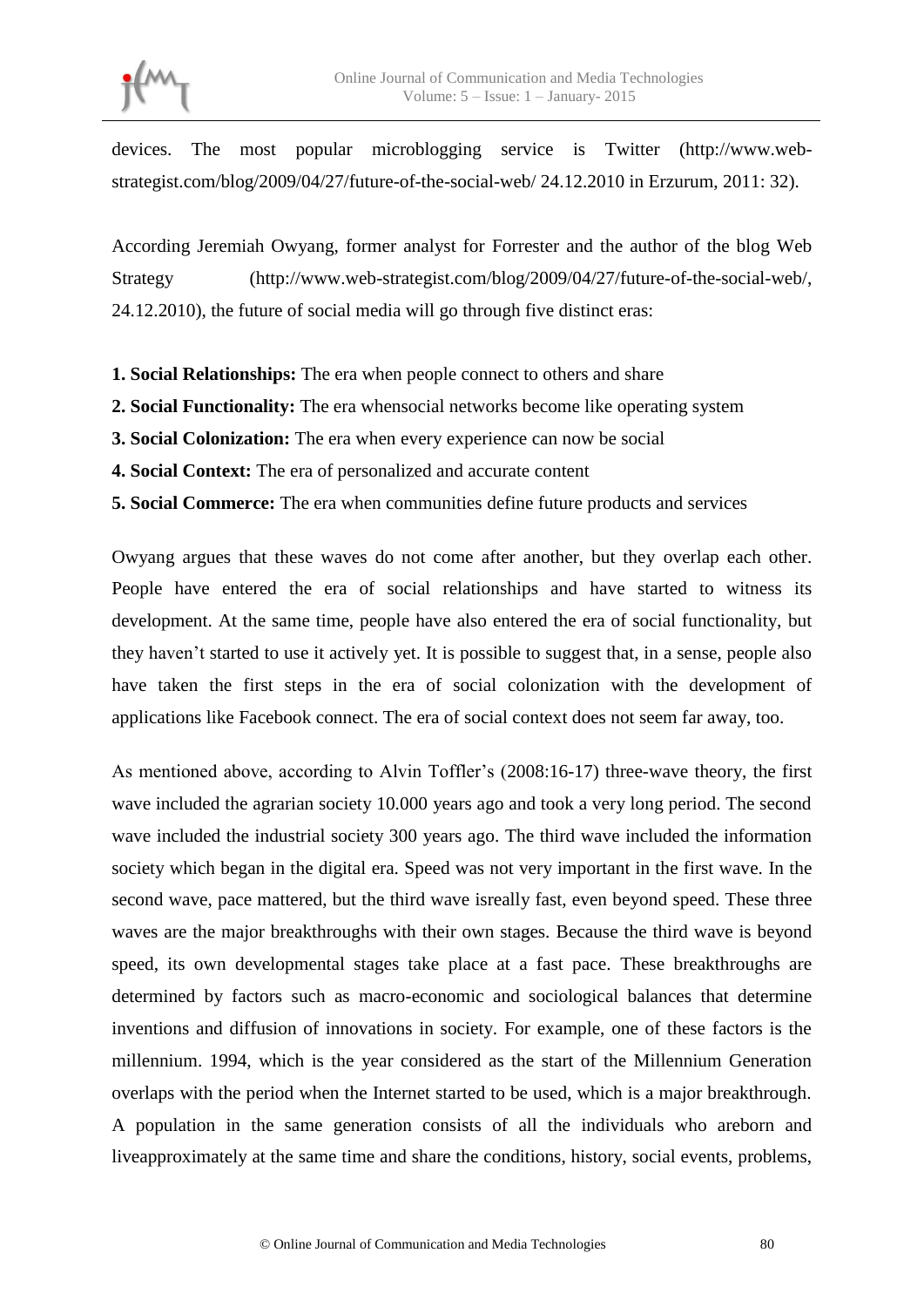

fate and responsibilities of the same era. The most significant development that has affected the generation born over the last three decades is technology. Introduction of the Internet and of mobile communication tools such as smart phones and tablets leaves common traces in individuals' behavior and lifestyles. In order to reach the target audience, any structure needs to be built on their characteristics and orientations.

- The media to be used should be interactive. This is an era of uninterrupted communication and mobile phones and devices with internet access are becoming an indispensable part of our daily lives.
- Personalized information or products attract much more attention now. Social media seems to be a good source of information in this regard.
- Followers can be encouraged to participate in online projects requiring collaboration. Their own blogs or works can also be included in these projects.
- Visual communication is extremely important. Visual messages can help attract users' interest.
- Games can be used as a means of the messages given in order to ensure the participation of every age group in social media. It could prove to be more effective when learning and participation are considered as games.
- Individuals in social media are regarded to be more prone to critical thinking and problem solving instead of memorizing information, so that should be taken into consideration when communicating through the web pages of an organization.
- The messages in social media should be given in smaller chunks considering the shorter span of attention and concentration (Erzurum, 2011).

Facilitation of internet-mediated communication has shown itself in all areas such as education, economics, media sector and communications sector and the traditional models and processes related to these areas were replaced by new practices (Birsen, 2012:13). The Internet has literally become the first source used by most people intending to purchase a product or service. It has astructure different from that of the preceding sources of information and communication media. Not having a one-way flow of information, the Internet serves as an interactive environment where userscanaccess, receive information, and find the relevant experiences about their topics of interest at any time they need. The Internet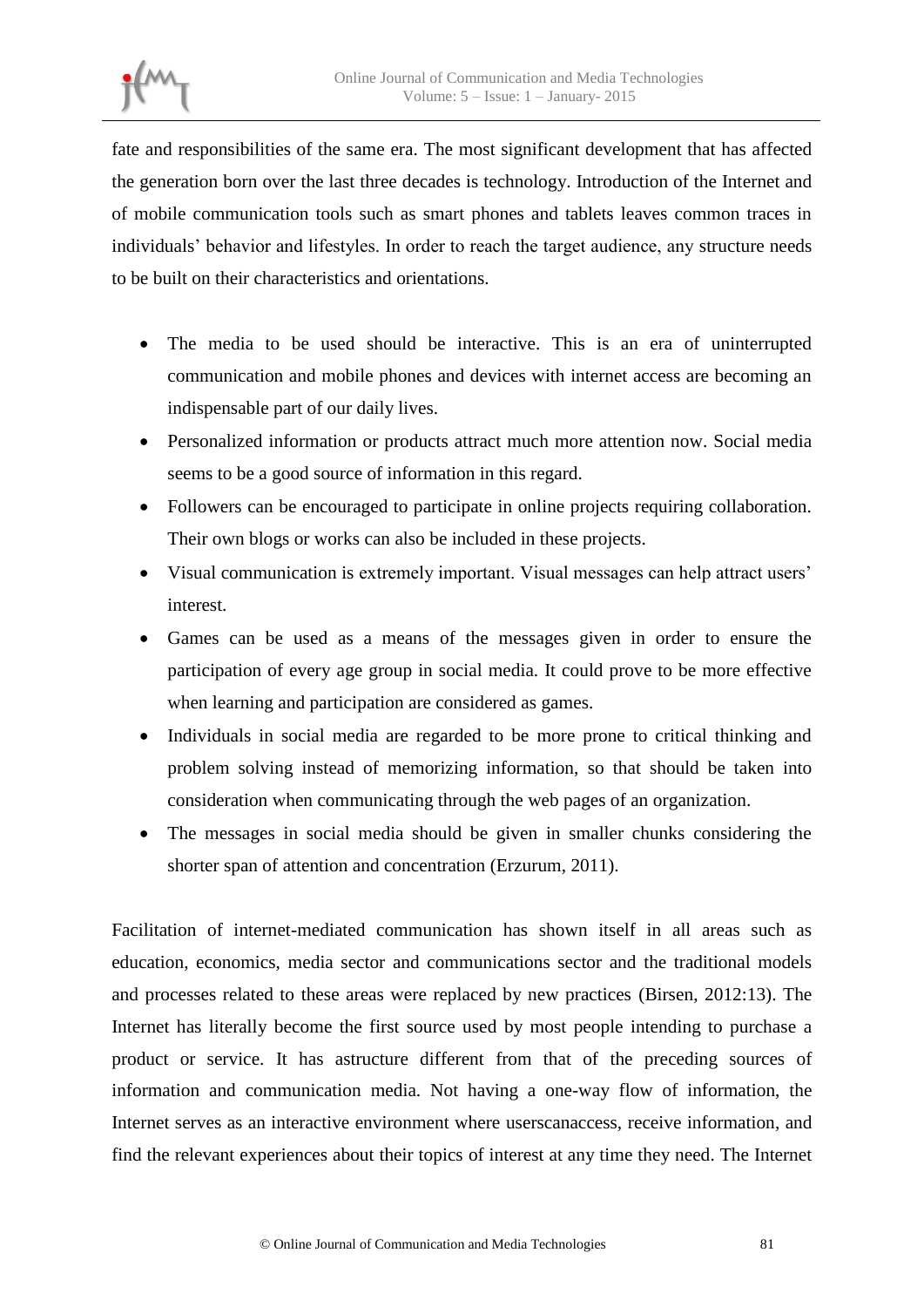has its own culture and etiquette. Therefore, any person, institution or organization who wants to bein this environment more effectively shouldn't ignore these rules and procedures.

# **Health communication and health communication in social networks**

The concept of health communication began to be used in the United States in the 1970s and it describes a multi-faceted communication. The attempt to set the boundaries of health communication is particularly challenging because the topic contains various disciplines within itself and this attempt tries to combine the field of social science with the field of medicine. Health communication is a form of communication between individuals or groups related to the subject of health care and relevant target groups (Okay, 2009:21). Health communication could take place between patients and doctors, among doctors, between medical staff and patient, among patients and between health organizations and others. While early health communication studies focused solely on statistical data, today they deal with health promotion, information about diseases, campaigns, marketing activities and public relations and contribute to public "health literacy". In recent years, with the increasing interest in health issues, the number of health-related to messages in the mass media has also increased.

Health communication might occur at various levels. According to Thomas, these levels include individual, social networking, organizational, community and societal communication. On the other hand, Kreps suggests that the primary levels of health communication are intrapersonal, interpersonal, group, organizational, and societal communication. According to Kreps, health communication involves a wide area of research and this type of communication is implementedin a number of different levels and channels. In addition, health communication research has two major interdependent branches: "health care delivery" and "health promotion". Scholars in the health care delivery branch study how communication affects the delivery of health care whereas health promotion scholars examine the persuasive use of communication messages and the media to promote public health (Thomas, 2006:3 and Kreps, 2003:355 in Okay, 2009: 25-31).

Especially in recent years in Turkey, health communication is misguidedly referred to as a public relations and promotion activitiesof private hospitals or as medical communication (a definition including promotion of medical devices)and marketing of health care services.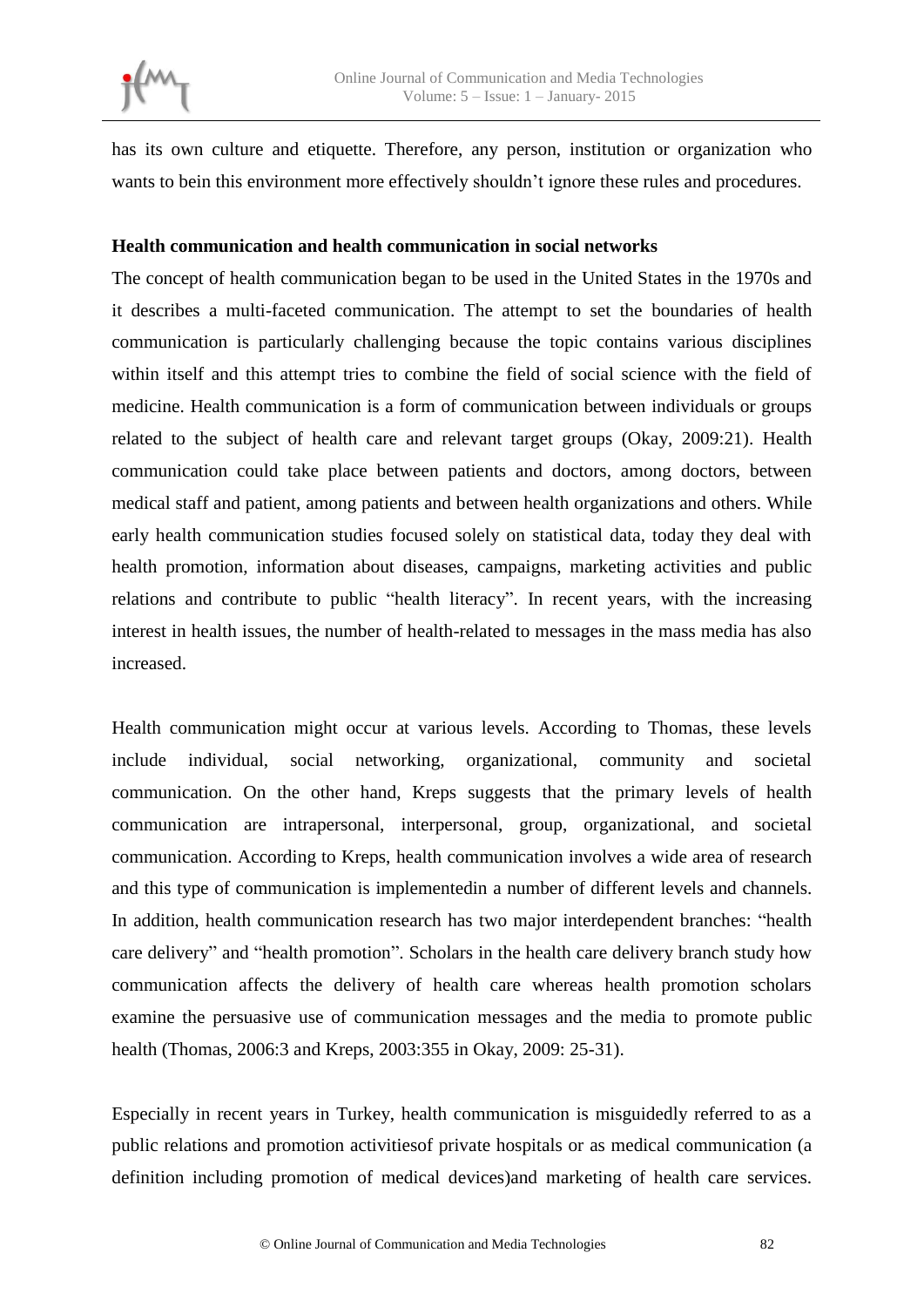Health communication actually takes place as a part of transmission of health-related news and information,conducting health campaigns and health education activities across the country (Çınarlı, 2008: 48).

Social networks are virtual social lives led by people on the Internet. People define themselves in these networks and set up communication with other people with the same cultural background whom they could get on with by means of the opportunities offered by the Internet. The brand groups created by companies or individuals on social networks such as Facebook have become the new channels for brands to communicate in terms of relationship marketing.

Today, it would be wrong to expect that medical science alone should take part in the solution of health problems and health related issues. In the light of this, as an example of a multi-disciplinary interaction, 'health communication'can make significant contribution to health promotion by using the methods of social marketing, media advocacy and public relations. Especially public relations, which is defined as the, 'strategic communication management' nowadays, can use its power as a method of communication used in health communication for 'the public interest' (Çınarlı, 2008:39). Social media can fulfill these functions as it is capable of reaching a lot of people at a lower cost. The Internet has now become a part of everyday life as a means of communication through which consumers themselves can initiate the process of obtaining information and have access to information about any product and service 24 hours a day.

Everyone is connected to each other with social networking. Every individual acts as a node or the center in another person's a social network. A considerable part of the quality of our lives are affected by the quality of our social networks. Our standards of living depend on the standards of our social networks (Durmuş, Yurtkoru, Ulusu, and Kılıç, 2010:18). Similarly, in his work "The Rise of the Network Society", Manuel Castells suggests that network-based initiatives are a form of organization that areappropriate for a global and knowledge-based economy. The Internet gives individuals an opportunity for new businesses, self-expression, cooperation and socialization, and a worldwide promotion of their thoughts and feelings. Making a mimicry of McLuhan's famous slogan "The medium is the message", Castells asserts that "The network is the message"(Castells, 2005). Companies using social networks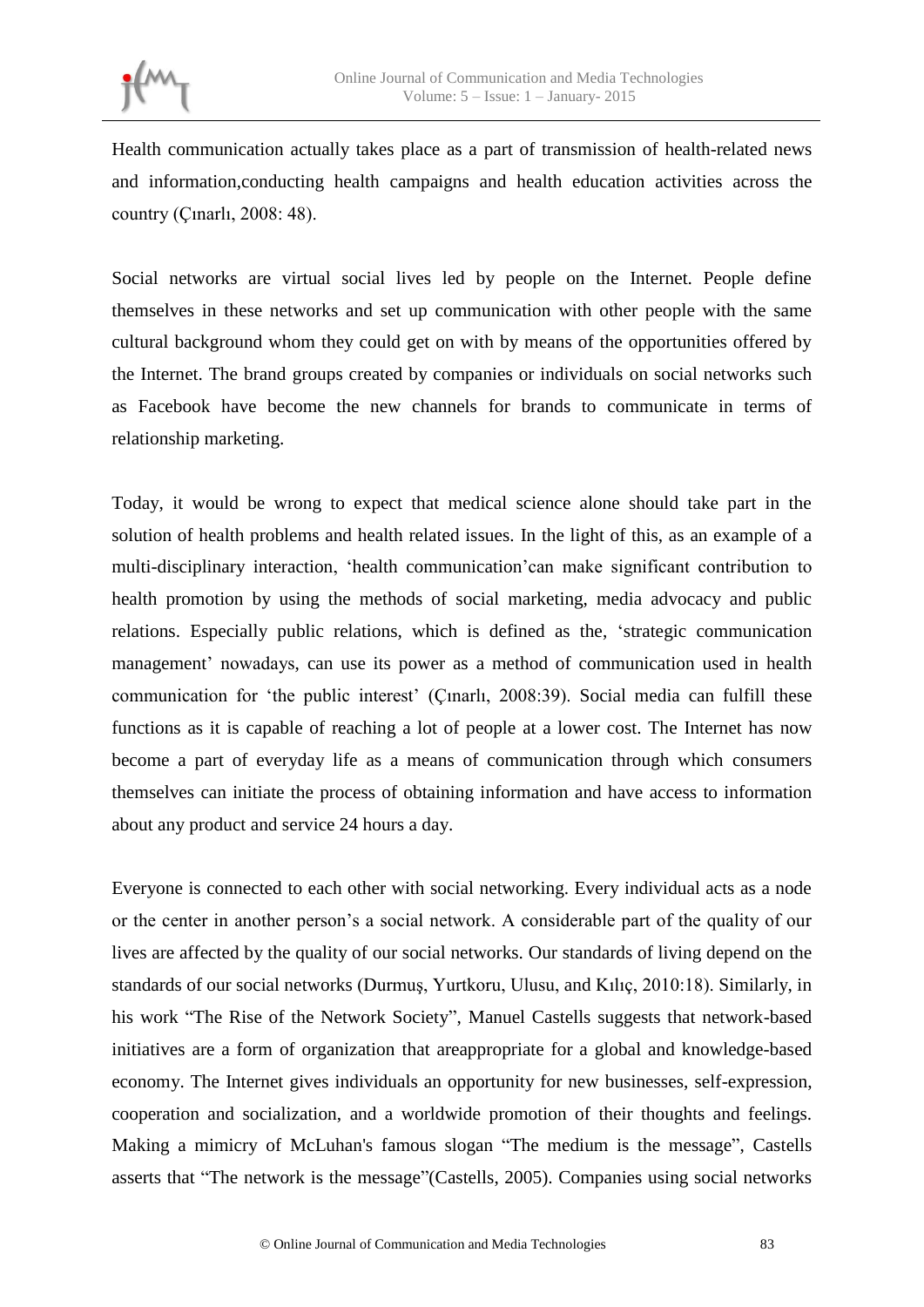

have begun to use applications through which they can meet and socialize with consumers apart from advertisements. Social media offers businesses a low-cost and effective environment. In addition to being a means of socialization, it also provides businesses with significant opportunities. The increasing number of users in these environments allows businesses to reach their target audience, deliver their products and services to consumers and increase awareness and loyalty of their customers by offering them different experiences (Durmuş, Yurtkoru, Ulusu, and Kılıç, 2010: 13-33). As the borders are blurring more and more, individuals, companies, or those sharing a common idea or hobby can now create their own communities. These communities share their knowledge and experiences in an open or closed way.

The growing interest in health issues and the fact that the media (traditional and social media) covers more and more health issues does not necessarily mean that health information is "quality" and "practicable". Consumption-oriented and commercial health sectorhas taken precedence over public health. Increasing abundance and low-quality of information is transmitted to recipients by the media sometimes as misinformation and sometimes as disinformation, and this threatens public health. Too much health-related information is spread out, but this information is actually controversial and complicated.

Medical knowledge needs to be supported by other information produced in social, economic, cultural and political areas so that it serves its primary function (Çınarlı, 2008: 188). The power of the Internet and social media for institutions is increasing day by day. Social media tools supplement the organizational development of institutions because they are easily accessible sources of information that provide continuous access to target audience. However, as mentioned above, the content and source of information are extremely critical. Unfortunately, there is a legal hole about the legal responsibilities that should be followed regarding this issue. Therefore, what matters at this point is the ethical responsibility understanding of companies and individuals.

After the introduction of social media in our lives, pace of change increased and being innovative and leading innovations became much more important. It is only natural that health sector is well aware of these opportunities. However, there are strict arrangements regulating the existence of health care companies in the media and this type of interactive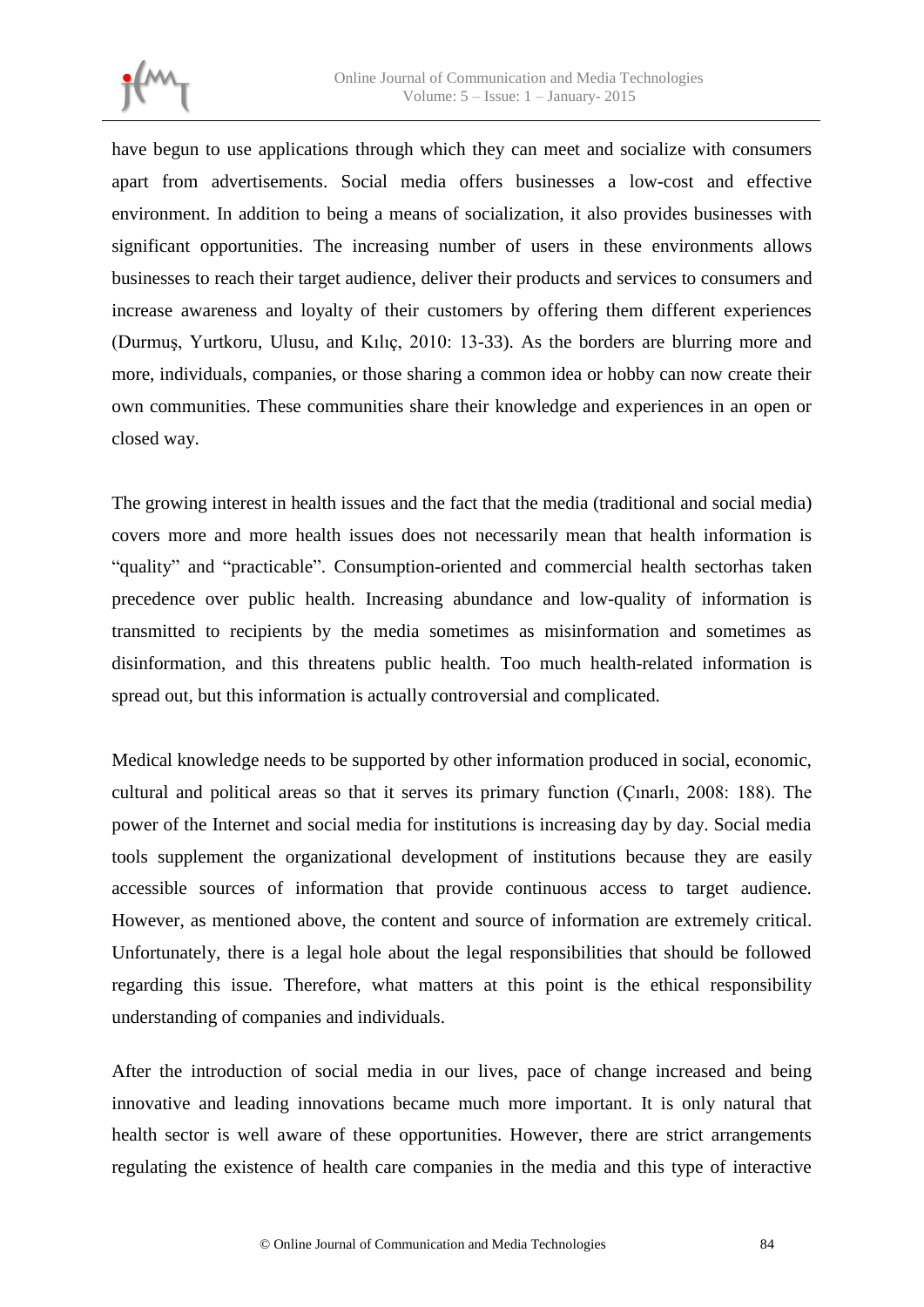

environments. In Turkey, health-related information sharing and promotion and the information that can be shared with the public are controlled and restricted by the law. Therefore, what health care institutions and organizations share in these environments can be limited. The regulation about the general issues and promotion activities to be followed by private health care institutions wasupdated by circular no 2012/42 of November 16, 2012. According to the regulation, only authorized health care professionals can provide healthrelated information on the Internet. Health sector has many restrictive (legal and selfcontrolling) internal conditions and it acts cautiously about the communication activities to be carried out on social networks.

Healthcare organizations seem to act in a cautious way in social media. They are both willing to take part in this new and undeniably effective environment and, at the same time, they have cold feet in it. There are some points that health care organizations should consider when planning to take part in social media:

*Editorialcontrol:*Any information to be provided in the web pages of an organization should be given only by qualified and experienced persons. Also, what the organization shares need to be subject to editorial control as it provides double-check by the healthcare organization. In this way, messages that can cause misinformation, put the organization in a difficult situation, orinclude misleading content about individuals and organizations can be controlled.

*Complementarity*: All kinds of health information presented on the site is not supposed to replace the relationship between doctors and site visitors, patients, and patients' relatives, but to support the fundamental doctor-patient relationship.

*Privacy*: Health care institutions are supposed to protect the security and privacy (based on their privacy settings) of visitors' or followers' information on social networking pages. Information about followers shouldn't be used or shared without their permission (http://www.slideshare.net/ehaliloglu/sosyal-medyada-salk-uygulamalar).

Social media is changing the nature of health communication. Social networks and other components of social media are changing both interpersonal and intercommunal relationships at anunpredictable pace. In health area, as with many products in other areas, consumers /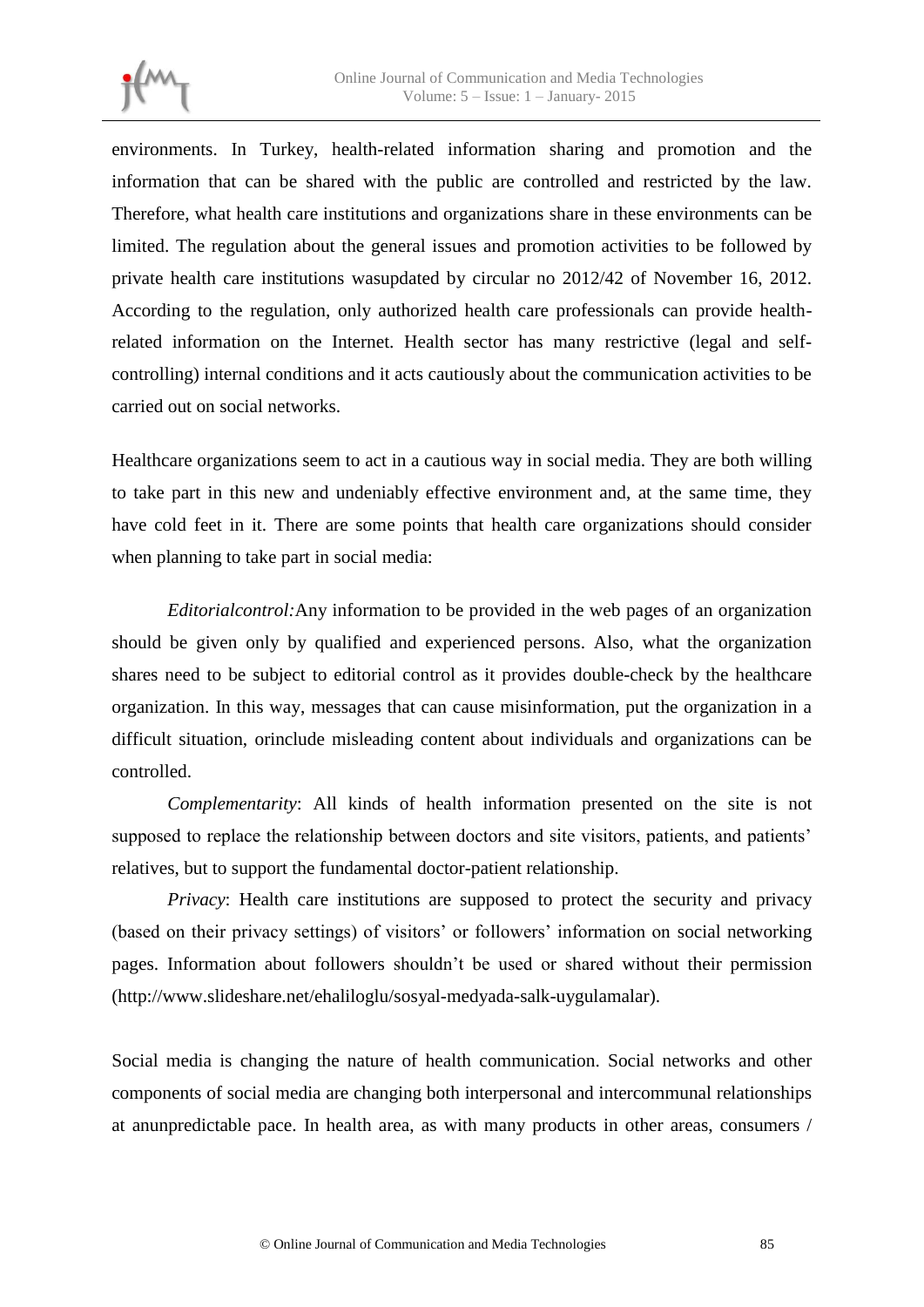

patients share their wishes, needs, preferences, and experiences through social networking. Health care institutions need to be careful especially about what is shared on their webpages.

### **Conclusion**

We are faced with a rapidly growing network culture and the scope and variety of online applications are increasing rapidly. The common aspect of all of these developments is that all of them separate broad audience of television viewers into smaller groups and each group do not only provide a cultural diversity but also deprive major television broadcasters, who have determined the images in our minds until now, of their power to a certain extent. The number of kinds of new means of communication that do not appeal to a wide audience is increasing and, as Toffler pointed out, means of mass communication, which obtained a considerable impact during the second wave, are being replaced by these new means. According to Toffler (2008, 209-210), the third wave ushered a completely new era, an era of moving away from masses in the media and communication. The biggest impact of all this will take place in the most important area, our minds, because all these changes together will alter and re-shape our personal world views. Divergence of means of communication from masses will also take our minds away from masses.Today, as larger masses receiving the same messages is coming to an end, small masses have begun to exchange information among themselves. Communities are acknowledging the diversity brought by the third wave. The new means of communication bear traces of this process and create an acceleration effect. Through social networks, communication between individuals and small and large communities has becomeinstant and interactive. Consequently, every person and every organization who works in relation to society and who aims to reach new generation should think and act at a fast pace. Health care institutions and organizations also must keep the pace with this speed. In both health care and in other areas, strategies and practices should be prepared in line with the preferences of the new generation. By means of technological advances, social media has become an indispensable part of our daily lives as it allows to share knowledge for 24 hours a day and take part interactively in online life through devices including mobile communication technologies such as mobile phones, tablets, and computers. Interactions in social media also provide opportunities for health care institutions that are probably not intended for them or are considered as secondary benefits. This is a completely new process in which patients' profile information and what they share in social media can provide more detailed information about their lifestyles and habits and this information can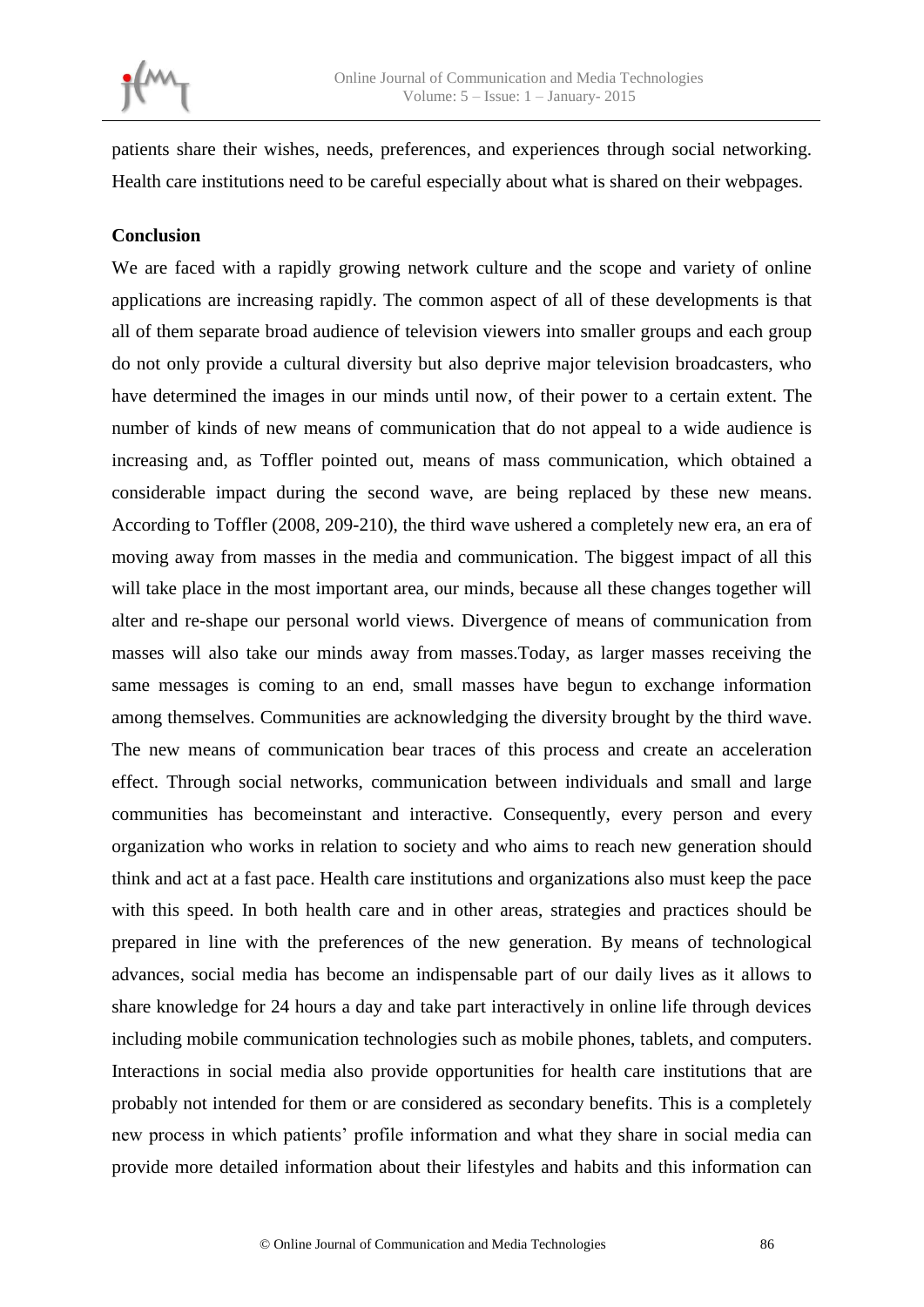

be used in their treatment process. As a result of the fact that the new generation is born into technology and grows up along with it, geographical boundaries are becoming less and less important and this new generation is predicted to demand globalized management policies in all areas. It is estimated that, in Turkey, this generation (the population born after 2004) will have a population of 18 million in 2015 and, because the time periods between generations are getting shorter, they can find it easy to get on with the preceding generations and hardly have generation gap problems. On the other hand, organizational structure can change because they don't really like hierarchy and they are open to communication. As they expect everything to be personalized for them, all institutions, organizations and administrators might need to develop an individual perspective. Investment on the individual will probably continue to grow. Since this is a generation that wantschange but, at the same time, change their minds quickly, retaining talented individuals might require more resources. Business processes are likely to be supported by technology and designed in a way far from bureaucracy. There will probably be a need to define flexible systems and set up the necessary environments in order to meet individualized demands of employees with increased "Me" focus. On the other hand, it is interesting to note that this information is likely to be beneficial not now but five years from now. Yet, marketers and communication experts are already developing a special strategy tailored for this generation. Social media and social networks provide individuals with the opportunity to learn about diseases, share their experiences or benefit from experiences and participate in support groups. It is crucial that health communication create strategies and implement practices for its target audience in advance when it is set up through social media and social networks. Social networks emerge as a platform of information and communication when individuals are to make a healthrelated decision. The content shared on social networks and the experiences shared by individuals online affect their decisions as to where and when to receive health care service. In the coming years, health care institutions that can use social media actively and properly are likely to have the opportunity to take on a more active and participatory role with respect to individual and community health.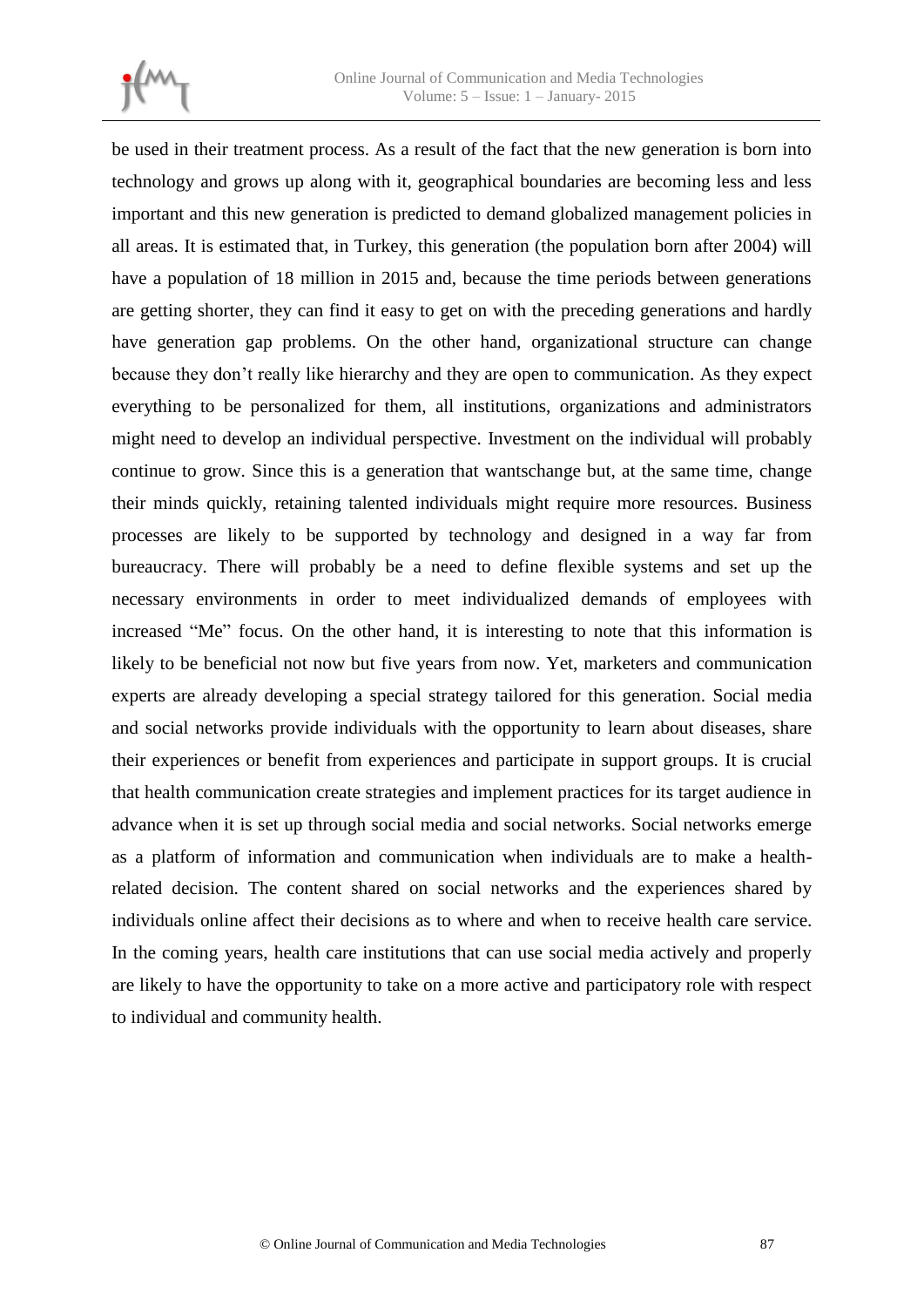

## **References**

- Acun, R.(2009)."Online Sosyal Ağlar Yoluyla Katılım Kültürü Oluşturma: Kaynakca.info Örneği," *1. Uluslararası Avrupa Birliği, Demokrasi, Vatandaşlık ve Vatandaşlık Eğitimi Sempozyumu Bildiri Kitabı*. Uşak: Uşak Üniversitesi, ss.365-370. http://www.kaynakca.info/eser\_dosya/4\_katilimkulturu.pdf (Access Date: 20.08.2011.)
- Akar, E. (2011). *Sosyal Medya Pazarlaması: Sosyal Webde Pazarlama Stratejileri*. Ankara: Efil Yayınları.
- Aziz A. (1982), *Toplumsallaşma ve Kitlesel İletişim*, Ankara: A.Ü.B.Y.Y.O. Yayınları, No:2.
- Birsen, H. (2012). İnternet Yayıncılığı Nedir? *İnternet Yayıncılığı*. (Ed. H.İ.Gürcan). Eskişehir: Anadolu Üniversitesi Açıköğretim Yayınları, ss.2-22.
- Castells ,M. (2005). *Enformasyon Çağı: Ekonomi, Toplum ve Kültür Ağ Toplumunun Yükselişi.* Birinci Cilt. İstanbul: İstanbul : Bilgi Üniversitesi Yayınları.
- CattanachAnn (1993), *Play Therapy with Abused Children*, Paperback.
- Çınarlı, İ. ( 2008). *Sağlık İletişimi ve Medya*. Ankara: Nobel Yayın Dağıtım.
- Dilmen, N.E., Öğüt, S. (2010), "Sosyalleşmenin Yeni Yüzü: Sosyal Paylaşım Ağları*",*
- *2. Uluslar arası Yeni İletişim Ortamları ve Etkileşim Konferansı.*İstanbul : Marmara Üniversitesi.http://www.sertacogut.com/blog/wp-content/uploads/2010/05/Ogut-Dilmen-Sosyalleşmenin-Yeni-Yüzü-Sosyal-Paylaşım-Ağları.pdf. (Erişim Tarihi: 25.08.2011)
- Durmuş,B., Yutkoru, E.S., Ulusu,Y., Kılıç, B. ( 2010). *Facebook'tayız Sosyal Paylaşım Ağlarının Bireylere ve İşletmelere Yönelik İncelenmesi: Facebook Üzerine Bir Araştırma*. İstanbul: Beta Yayınları.
- Erzurum, F.; Tiryakioğlu, F. ( 2012). "The Student's Usage / Understanding of Social Networks as an Educational Environment". *International Conference on Communication, Media, Technology and Design ( ICCMTD*), İstanbul, ss. 495-500.
- Erzurum, F. (2011). "Sosyal Ağlar Aracılığıyla Sağlık İletişimi, Katılımcılık ve Sağlık Bilincinin Yaygınlaştırılması" *Sağlıklı Kentler Birliği 7. Yıl Konferansı*, Eskişehir, ss. 29-35.
- Jenkins, H. (2009)."*What Is Learning in a Participatory Culture?",* May 6, 2009. http://henryjenkins.org/2009/05/what is learning in a particip.html (Access Date: 24.12.2010)

Kayabalı, K. http://www.ptms.com.tr/ptms/article/81/ (Access Date: 23.01.2013)